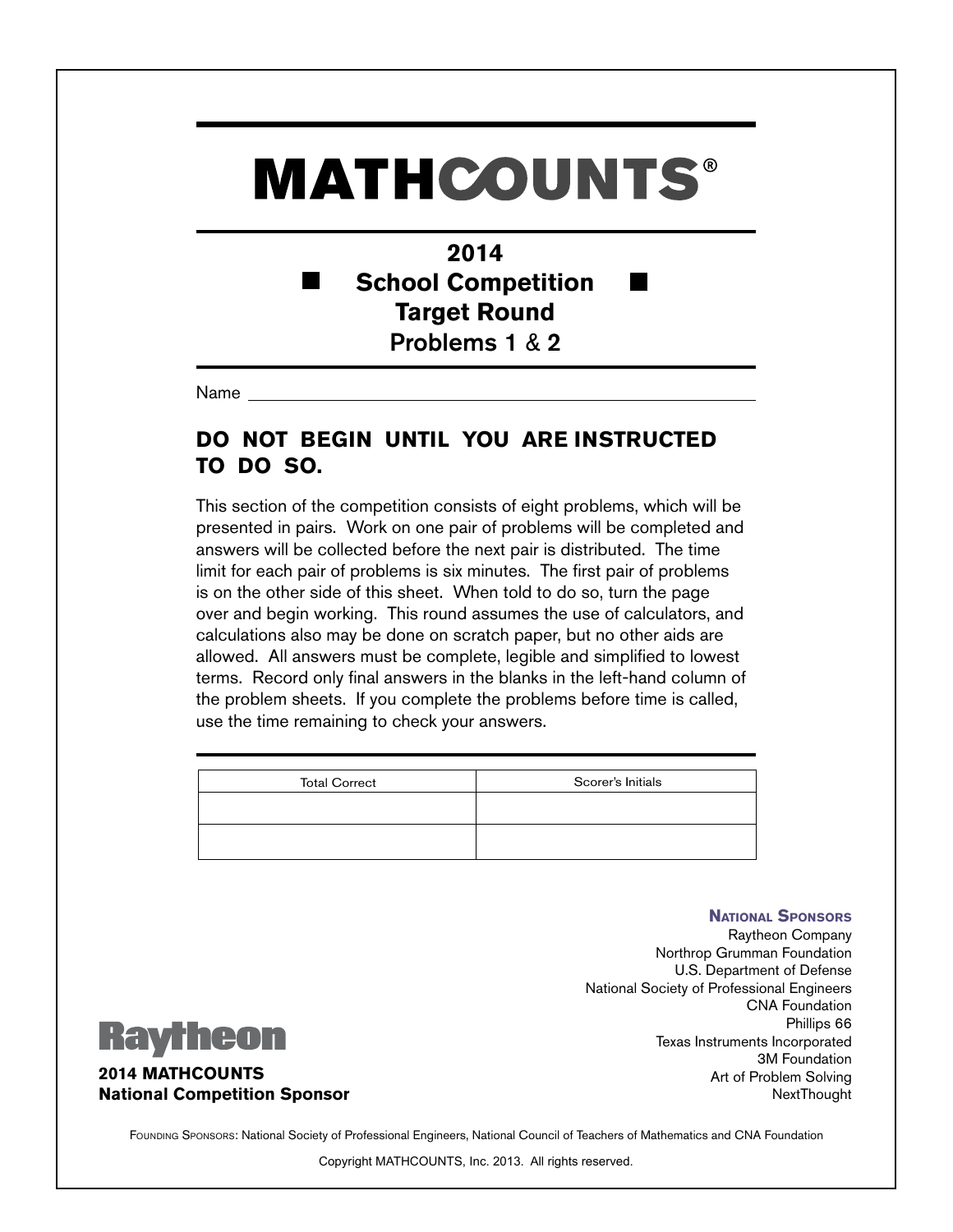2. <u>\$</u> On Monday, Sam ran one mile. The distance he runs each day thereafter, is 15% greater than the distance he ran the previous day. The day that the distance Sam runs first exceeds two miles is what day of the week? The table shows the number of coins produced at each of the two U.S. Mint facilities in a particular year. The entry 352.80 M indicates that 352,800,000 nickels (worth \$17,640,000) were produced at the Denver facility that year. In dollars, what is the total value of all coins produced that year at the facility in Philadelphia? 1. \_\_\_\_\_\_\_\_\_\_\_\_\_\_\_\_\_\_\_\_\_\_

|                            | <b>Pennies</b> | <b>Nickels</b> | <b>Dimes</b> | <b>Ouarters</b> |
|----------------------------|----------------|----------------|--------------|-----------------|
| Denver                     | 2849.60 M      | 352.80 M       | 637.50 M     | 1287.60 M       |
| Philadelphia   $2569.60 M$ |                | 287.76 M       | 413.00 M     | 1251.20 M       |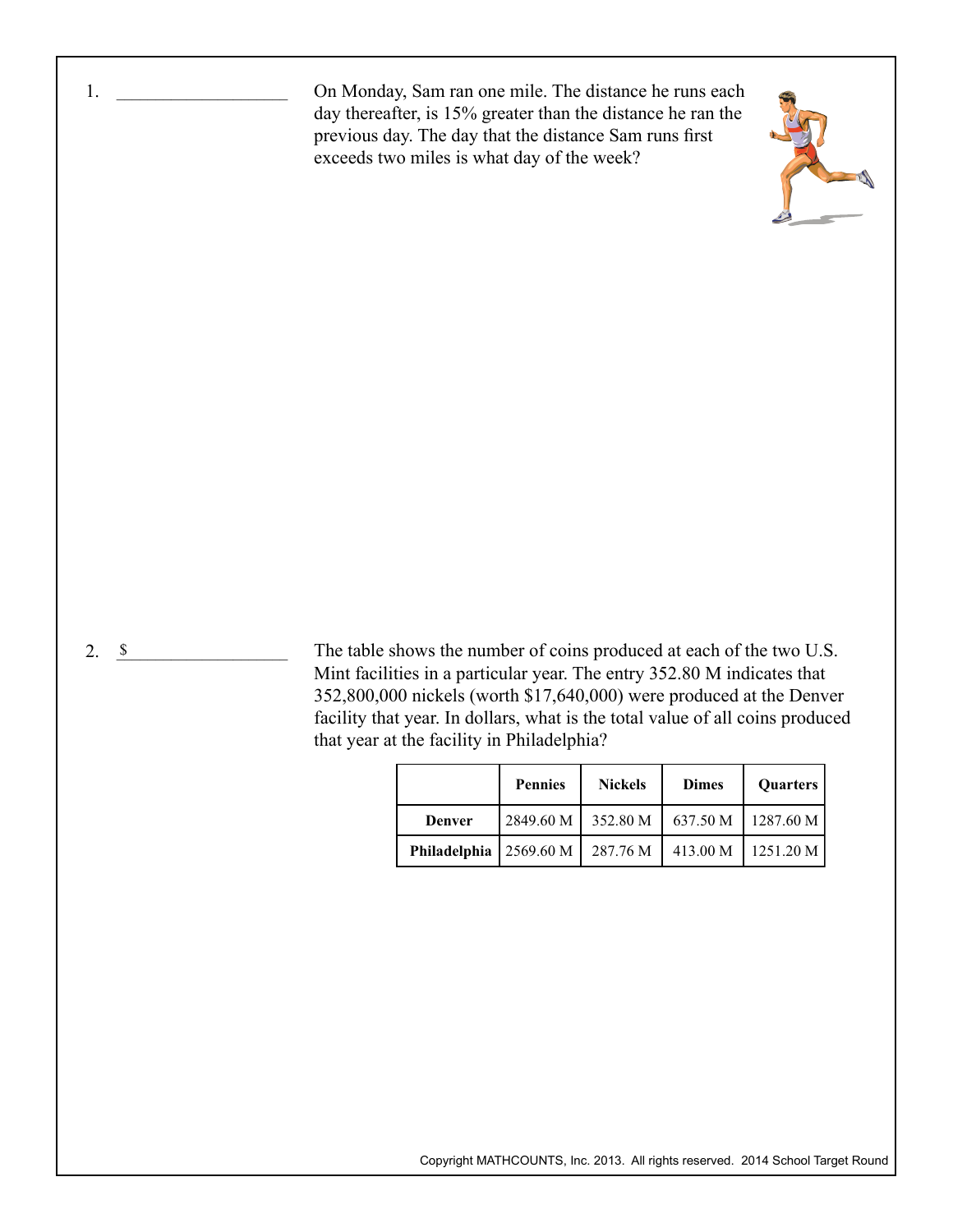### **2014 School Competition** п **Target Round** Problems 3 & 4

Name

**DO NOT BEGIN UNTIL YOU ARE INSTRUCTED TO DO SO.**

| <b>Total Correct</b> | Scorer's Initials |
|----------------------|-------------------|
|                      |                   |
|                      |                   |
|                      |                   |
|                      |                   |

### **Raytheon**

#### **2014 MATHCOUNTS National Competition Sponsor**

Raytheon Company Northrop Grumman Foundation U.S. Department of Defense National Society of Professional Engineers CNA Foundation Phillips 66 Texas Instruments Incorporated 3M Foundation Art of Problem Solving NextThought

**National Sponsors**

Founding Sponsors: National Society of Professional Engineers, National Council of Teachers of Mathematics and CNA Foundation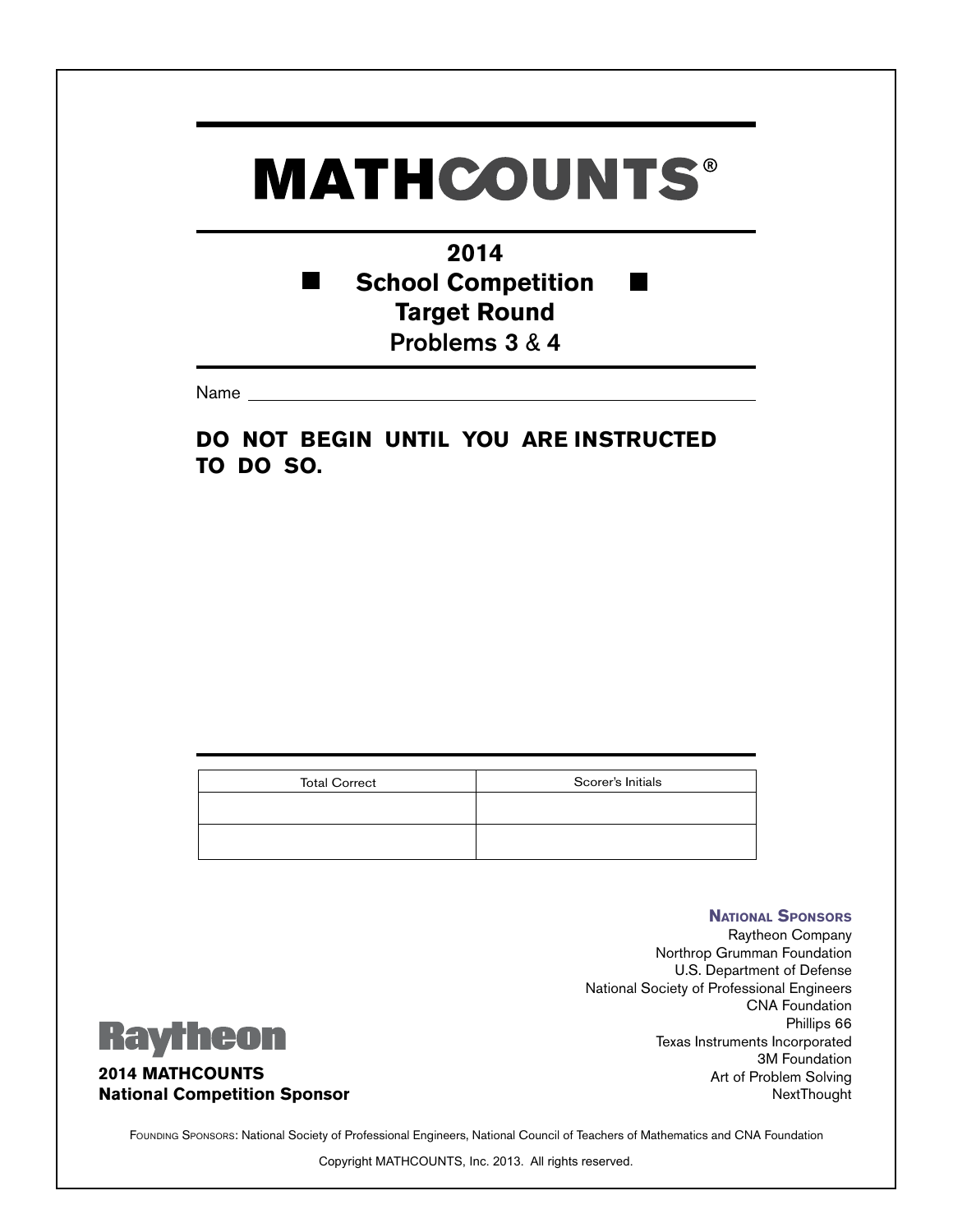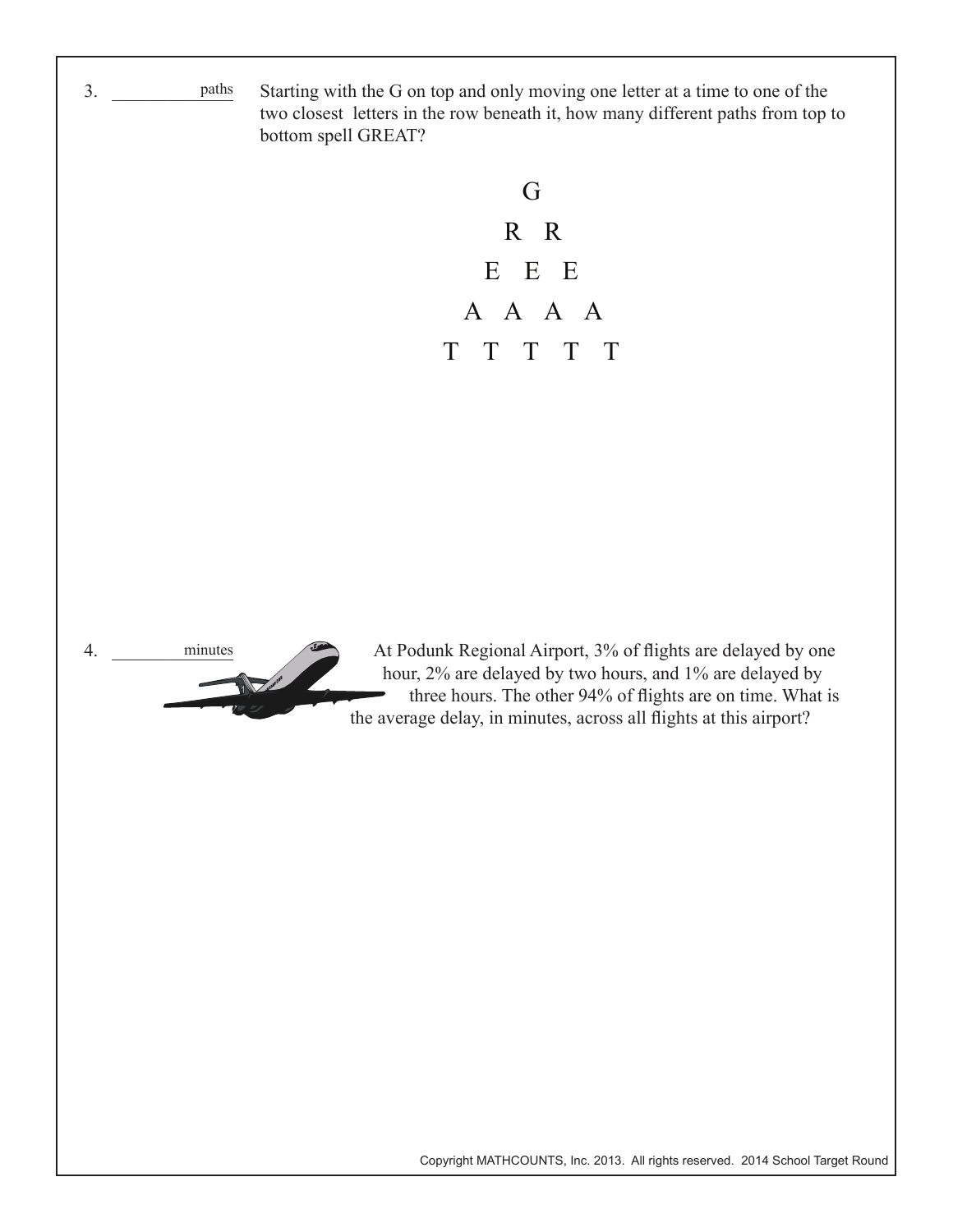### **2014 School Competition** п **Target Round** Problems 5 & 6

Name

**DO NOT BEGIN UNTIL YOU ARE INSTRUCTED TO DO SO.**

| <b>Total Correct</b> | Scorer's Initials |
|----------------------|-------------------|
|                      |                   |
|                      |                   |
|                      |                   |
|                      |                   |

### **Raytheon**

**2014 MATHCOUNTS National Competition Sponsor**

**National Sponsors** Raytheon Company Northrop Grumman Foundation U.S. Department of Defense National Society of Professional Engineers CNA Foundation Phillips 66 Texas Instruments Incorporated 3M Foundation Art of Problem Solving NextThought

Founding Sponsors: National Society of Professional Engineers, National Council of Teachers of Mathematics and CNA Foundation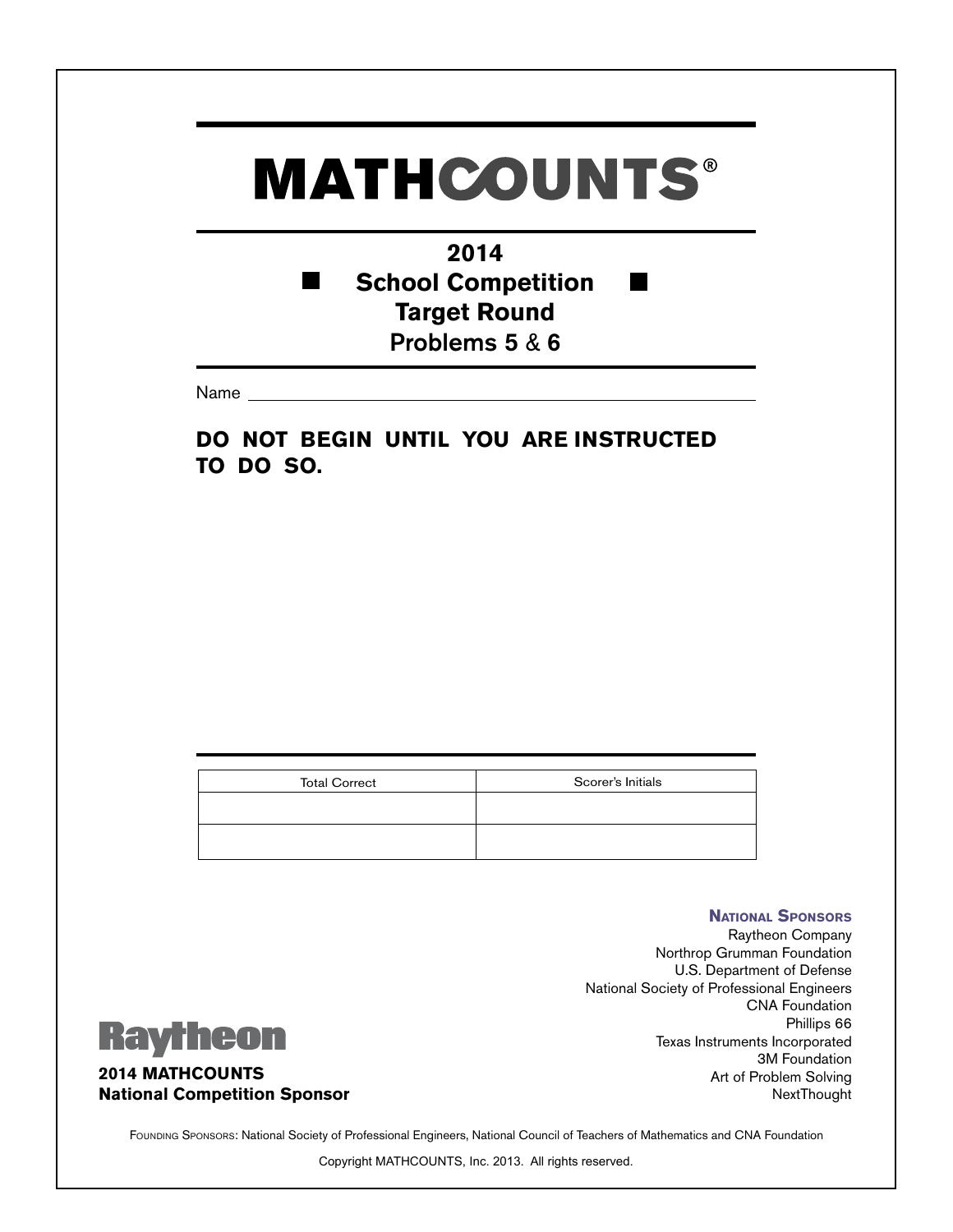Where Kyle lives, there is a 4.75% tax rate, so a dresser priced at \$96 would cost \$100.56 with tax. Where Kendra lives, a \$96 item costs \$102 with tax. What percent is the tax rate where Kendra lives? Express your answer to the nearest hundredth.

 $5.$ 

 $\%$ 

 $6.$ 

![](_page_5_Picture_1.jpeg)

A code consists of four different digits from 1 to 9, inclusive. What is the probability of selecting a code that consists of four consecutive digits but not necessarily in order? Express your answer as a common fraction.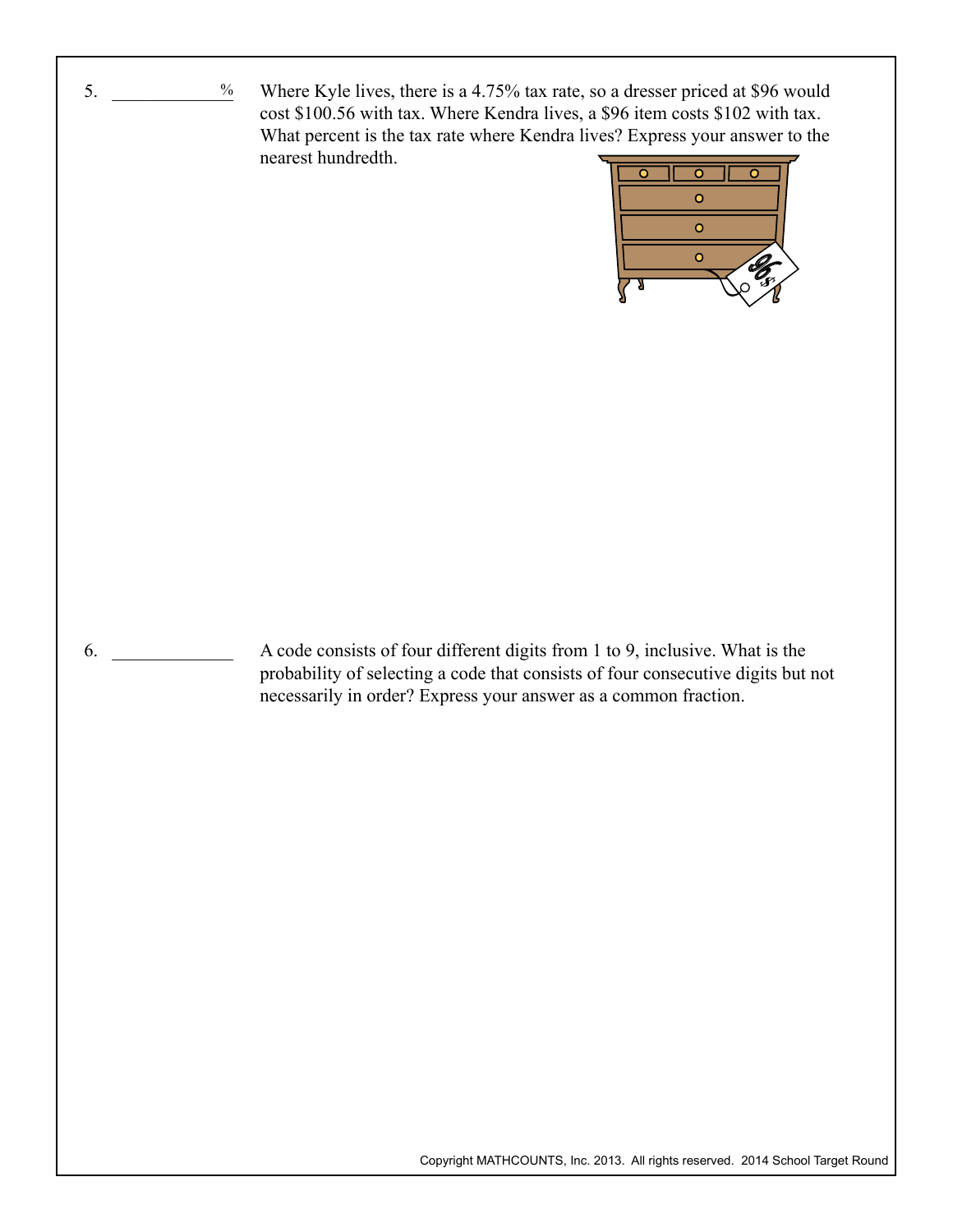### **2014 School Competition** п **Target Round** Problems 7 & 8

Name

**DO NOT BEGIN UNTIL YOU ARE INSTRUCTED TO DO SO.**

| <b>Total Correct</b> | Scorer's Initials |
|----------------------|-------------------|
|                      |                   |
|                      |                   |
|                      |                   |
|                      |                   |

### **Raytheon**

#### **2014 MATHCOUNTS National Competition Sponsor**

Raytheon Company Northrop Grumman Foundation U.S. Department of Defense National Society of Professional Engineers CNA Foundation Phillips 66 Texas Instruments Incorporated 3M Foundation Art of Problem Solving NextThought

**National Sponsors**

Founding Sponsors: National Society of Professional Engineers, National Council of Teachers of Mathematics and CNA Foundation